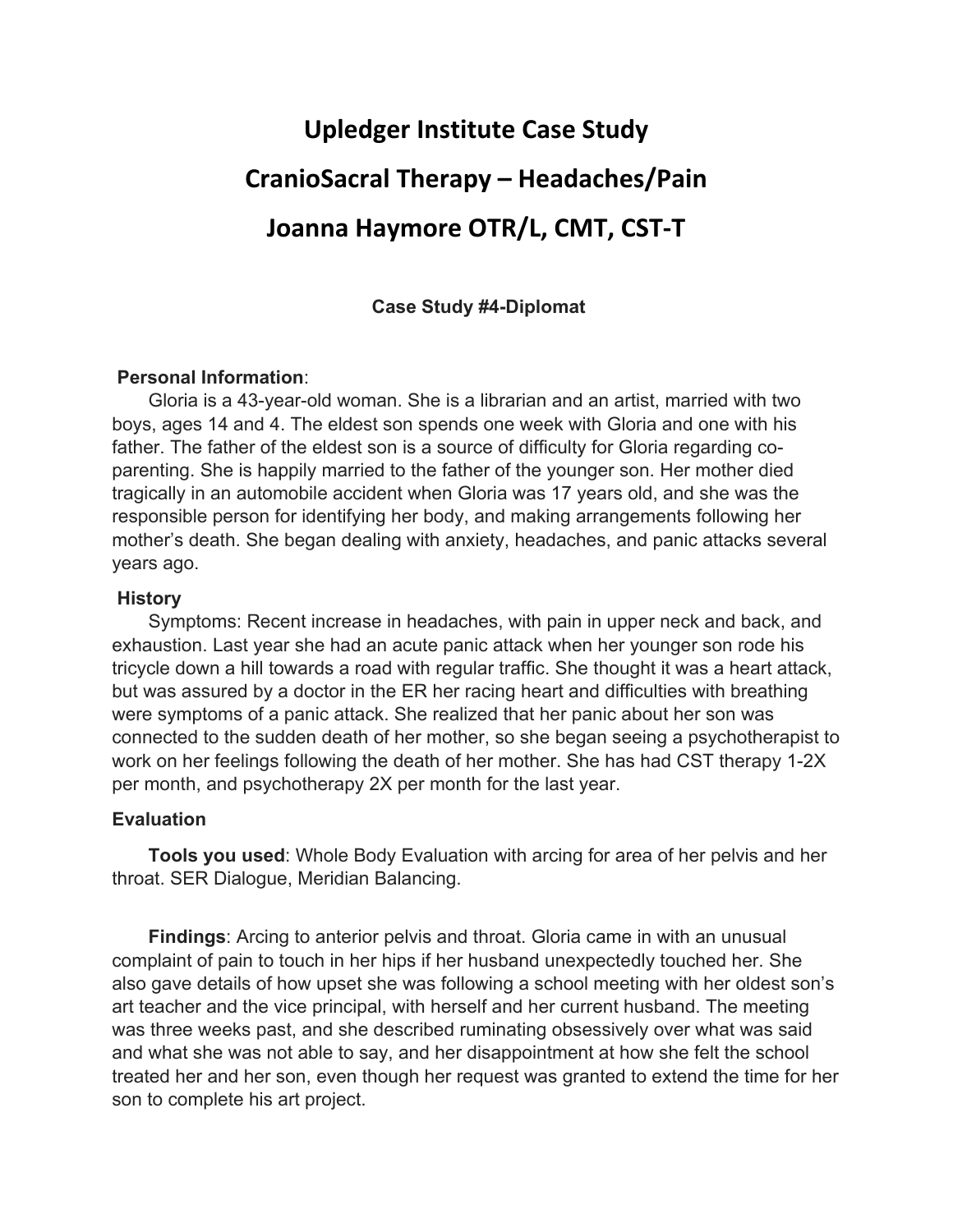**Objective results:** Therapist noted a strong arc to area of her pelvis, beginning the session with L5S1 release decompression, followed by iliac gap. With guidance from her Inner Physician, the session quickly switched to her throat area, (therapist with Infrahyoid and Retrohyoid Tissue Holds). The area felt tight and painful, and the story of how angry she felt during the school meeting came out. Her IP made the connection that her painful hips were about feeling "smoking hot anger'' at the "adults" in the meeting who weren't listening to what she wanted. She processed how it felt to be so charged up, making note that her Reticular Alarm system was running above 100+. We talked with it about how draining and exhausted she felt when it stayed that high for three weeks. With the assistance of an Occipital Cranial Base release, the RAS dropped to about a 40. Her whole face and upper body tension shifted into greater relaxation and her CSR became fuller and easier. Continuing to process, she relayed that after the meeting her husband, made the comment that she was a "little over the top". Her IP wanted her to own her anger without apology and be glad she could stand up for her son. A Significance Detector Stop came up with that statement. When asked what she felt, she began to cry and talk about the time after her Mom's death, when the adults around her wouldn't let her make decisions for herself. She was very grateful to be the Mother who could assist her son. Therapist moved to Meridian support for her kidneys/adrenals to nourish following such a long period of hypervigilance using DOE from Organ (bilateral) to her left foot Kidney 1 point to clear stagnancy and bring in energetic support.

The Energy Cyst in her pelvis became prominent again, and she began to talk about how painful her right ovary had been (previously undiscussed). Therapist shifted to support her sacrum and provide support with an Iliac Gap hand position for the ovary. Immediately she had a Significance Detector stop. When asked what she felt, she talked about once her son had been granted extra time to finish his art project, she spent an entire Saturday for 9 hours helping him with the printmaking process in her kitchen. At first she described how exhausted she felt afterwards, but with the guidance of the SD which indicated this was not the issue, therapist asked what her ovary wanted to say. With a full SD stop, she began to talk about how she and her son had found and looked at prints from her mother, also an artist, to show him that it took many tries to get the result wanted. One finished print of her mother's was #55. Listening to her ovary, Gloria began to realize that after all the pain of struggle and effort, the day spent with her son, was a gift of passing on the family heritage of being an artist. She went on to talk about how she had not seen her son as particularly talented and that he had not "enjoyed" art since he was four. After the day with his Mom, her son told her he really liked printmaking.

 **Subjective results:** Gloria realized at the end of the session that she had reframed the whole event. She realized that anger at not having a voice when she was 17, set her up to charge up her RAS to 100+, which was costly to her body, and that she could